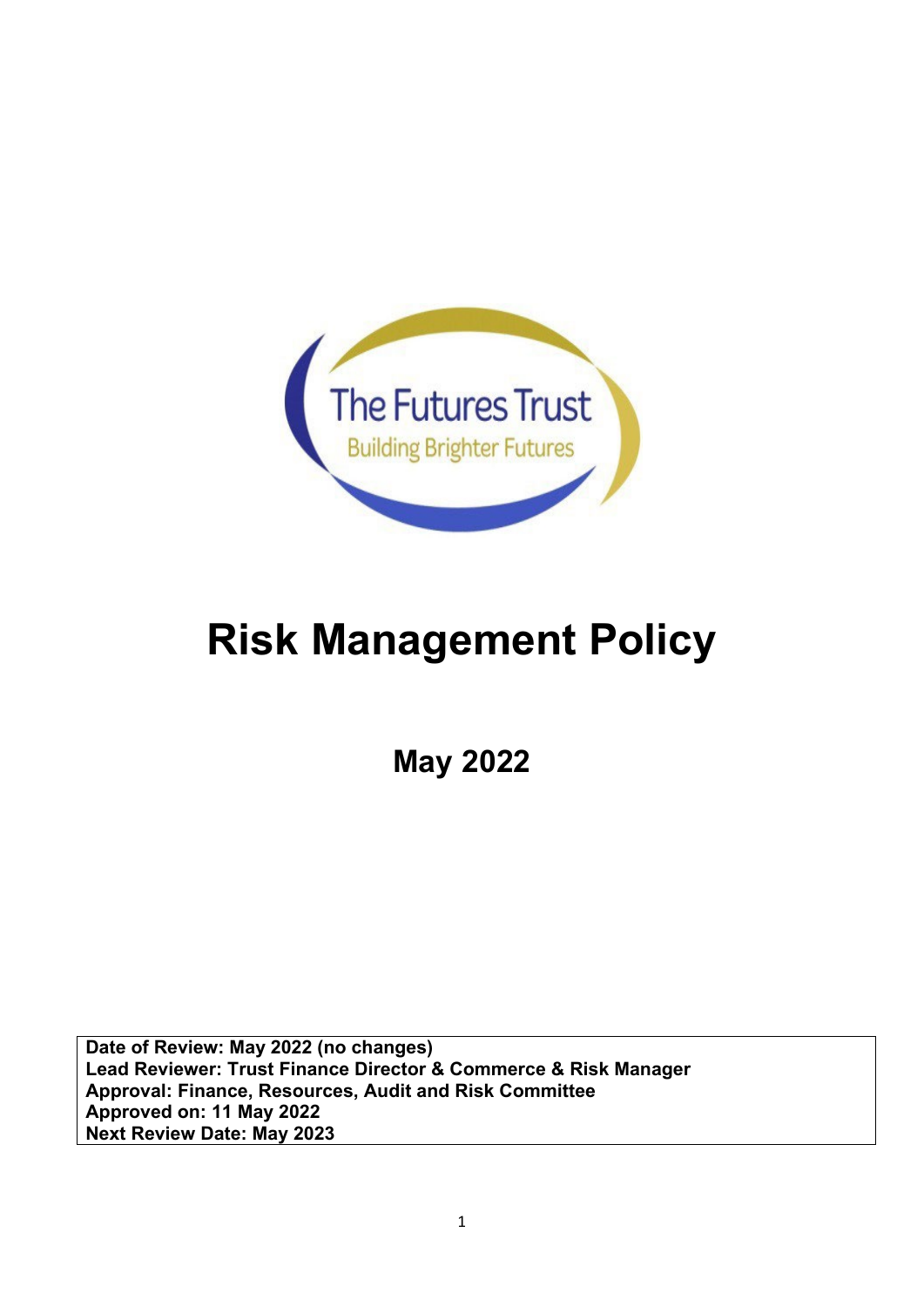## **Introduction**

1. This risk management policy forms part of The Futures Trust's governance arrangements and system of internal controls. The policy incorporates the roles and responsibilities of the Board of Trustees, Local Governing Bodies, School Senior Managers and other employees, the trust's risk management methodology, risk exposure reporting and systems in place to evaluate the effectiveness of the internal controls.

## **Governance**

- 2. The Board of Trustees has responsibility for the trust's risk exposures and directing risk management within the trust.
- 3. The CEO, Head teachers and senior managers will identify, monitor and report risk to Local Governing Bodies, advise on, and implement risk policies and actions approved by the Board of Trustees, and are responsible for fostering good risk management practice within the trust.
- 4. All the trust's employees are expected to be aware of and manage risk as part of their day to day duties.

## **Role of the Board of Trustees**

- 5. The Board of Trustees will:
	- determine the trust's approach to risk management
	- determine risk appetite (levels of acceptable risk) for the trust
	- agree initiatives which materially affect the trust's risk profile or exposure
	- review the trust's risk register regularly (at least annually) and direct mitigating strategies.
	- set the standards and expectations of employees with respect to conduct and probity
	- consider legal and compliance matters
	- anticipate and respond, whenever possible to changing social environmental and legislative requirements
	- raise awareness of the need for risk management.
	- ensure that significant risks are being actively managed, with the appropriate controls in place and working effectively.
- 6. Local Governing Bodies and School Senior Leaders including the CEO will:
	- implement risk management policy, procedures and mitigating strategies as directed by the Board of Trustees
	- identify and evaluate the significant risks faced by the school for consideration by the Local Governing Body and The Board of Trustees.
	- provide adequate information utilising the risk register and risk reports in a timely manner to the Board of Trustees and its committees on the status of risks and controls.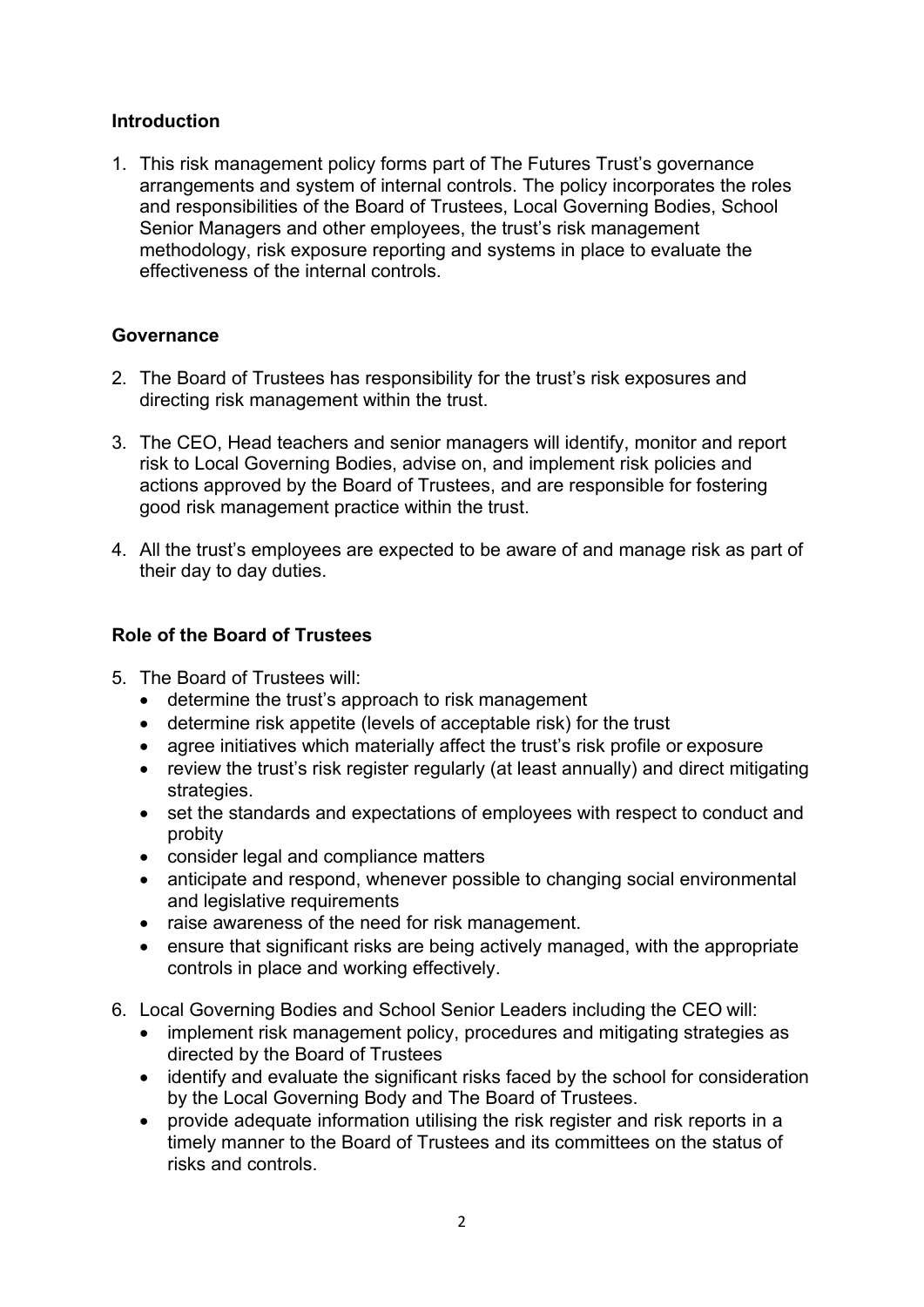• undertake (for example, by commissioning internal audit) an annual review of effectiveness of the systems of internal control and risk register for reporting to the Board of Trustees.

# **Risk Management and Systems of Internal Control**

- 7. The Futures Trust's risk management policy includes systems of internal controls. These controls encompass a number of elements that together facilitate an effective and efficient operation, enabling the trust and its schools to respond to a variety of strategic, financial, and reputational risks.
- 8. These elements include:

# Policies and procedures

- 9. Attached to significant risks are a series of policies which underpin the internal control process.
- 10.The policies are set by the Board of Trustees through its committees and implemented by Local Governing Bodies and school senior leaders. Written procedures support the policies where appropriate.

## Regular reporting

11.Regular reporting is designed to monitor key risks and their controls. Decisions to rectify problems identified are made at regular meetings of the relevant committees of the Board of Trustees and, if appropriate, of the full Board of Trustees itself.

## Planning and budgeting

12.The planning and budgeting process may be used to set objectives, agree action plans, and allocate resources. Progress towards meeting planned objectives will be monitored termly.

# Risk management assessment (The Futures Trust Risk Register)

13.A risk management assessment is compiled by school leaders and helps to facilitate the identification, assessment and on-going monitoring of material risks to which the trust and its schools are exposed. The document is formally reviewed annually but emerging risks are added as required, and improvement actions and risk indicators are monitored regularly.

# Departmental responsibilities of Middle Leaders

14.Heads of Departments are encouraged to develop and use this approach to ensure that significant risks in their department are identified, assessed and monitored through each department's risk management systems andprocedures.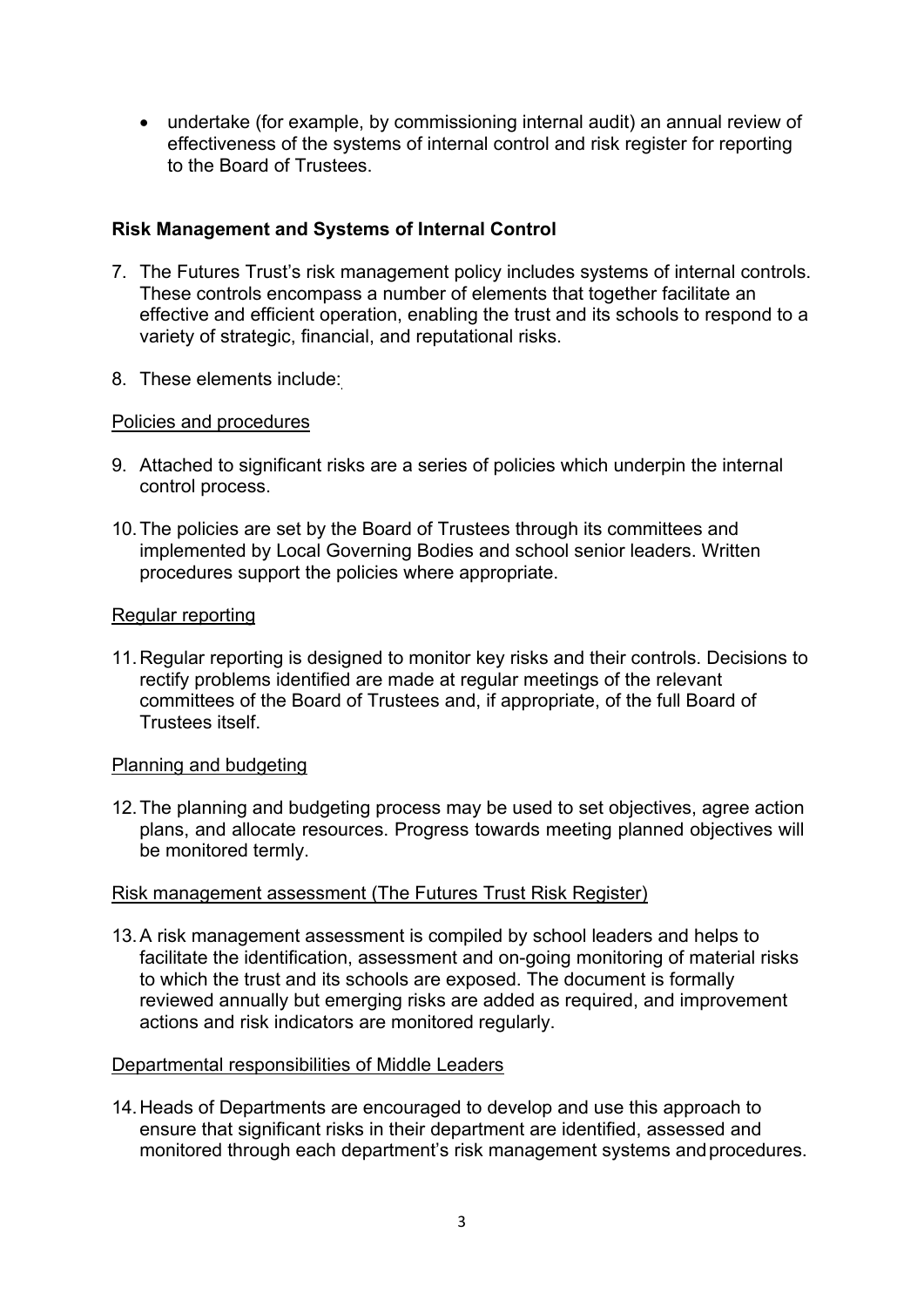#### Internal audit programme

15.The Futures Trust initiates internal audit programmes for all financial (and related) matters, and a Finance, Resources, Risk and Audit Committee monitors the effectiveness of internal controls

## External audit

- 16.External audit of the financial statements provides feedback to the Board of Trustees on the operation of internal financial controls reviewed as part of the annual audit.
- 17.Other external audits (e.g. the health and safety inspections and visits from insurers, the ESFA and Ofsted) may also be the subject of periodic reports to the Board of Trustees.

## **Annual review of effectiveness**

- 18.The Board of Trustees is responsible for reviewing the effectiveness of internal control of the trust, based on information provided by the CEO, Head teachers and School Leaders to the Finance, Resources, Audit and Risk Committee.
- 19.The reports of the CEO, internal auditors, external auditors, insurance provider, and the risk register review will be considered and any required action will be minuted and communicated to Local Governing Bodies and School Leaders for implementation. The outcome of this action must be reported to the Finance, Risk and Audit Committee for discussion at the next meeting or sooner if necessary.

# **Risk Culture**

20.The Futures Trust actively identifies, evaluates and mitigates risk to ensure that exposures are managed within agreed and acceptable tolerances. All organisations are exposed to risk and all exposure can never be eliminated. However, using training and development, the trust propagates an awareness of risk which permeates the organisation. Performance management systems are used to develop a culture where all members of staff are aware of the risks associated with their area of work and their role in managing those risks.

# **The Impact of Risk**

- 21.Risk can be defined as 'uncertainty' which manifests in (often unforeseen) events and threats which can impact an organisation's ability to carry out its core functions, meet its strategic aims and jeopardise its long term survival.
- 22.Risk is part of life and organisations recognise the need to identify, monitor and manage risk in a manner that is acceptable to itself and its regulators. Risk must be managed in way that protects the organisation from sudden, devastating events whilst accepting that a degree of strategic, financial and reputational loss will occur from time to time.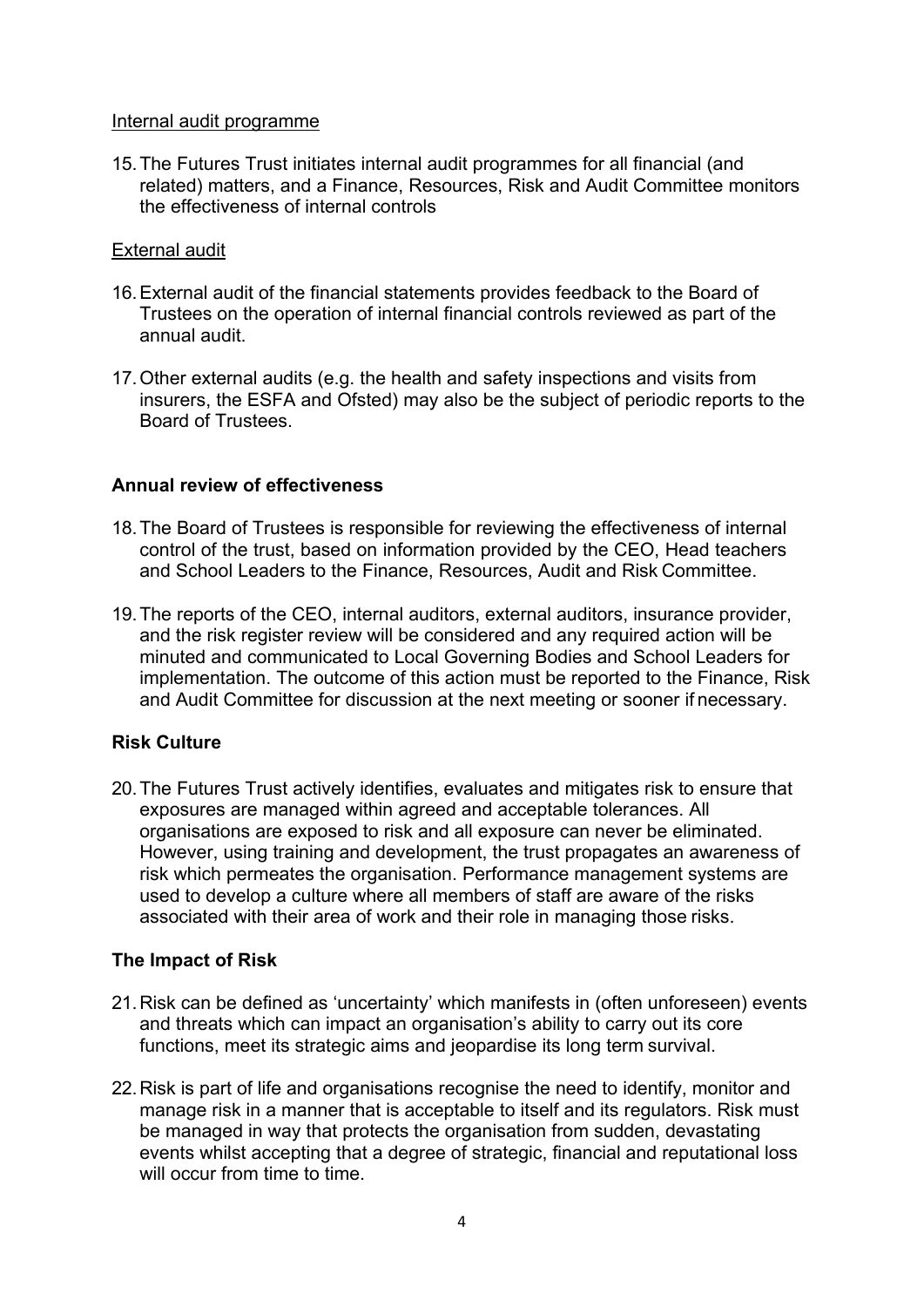23.The Futures Trust recognises and seeks to manage four main risk impacts:

- i. **Strategic risks** which threaten its aim to provide outstanding education to the students it serves.
- ii. **Financial risks** which impact income, increase costs or degrade the value of assets owned by the trust.
- iii. **Reputational risks** which damage the trust's image and adversely affect its appeal and brand value.
- iv. **Operational risks** where established controls and procedures are not followed. Individual risks such as changes in government funding, fraud, accidents, increasing utilities costs etc. will result in strategic, reputational and/or financial impact. The trust's Risk Register includes risks which have the potential to **materially impact** the trust.

# **Assessing and Monitoring Risk and Setting Risk Appetite**

- 24.When assessing risks, each risk's propensity to impact the trust (severity) should be considered, along with the likelihood (probability) of the risk occurring. The severity and probability assigned to each risk will be based upon assumptions and judgement. Past experience and historical data may provide a degree of certainty (increasing costs of utilities for example) and wherever possible the trust and its schools should identify **Key Risk Indicators** and monitor them rigorously. KRIs should be used as an early warning system and often indicate and increase in the **probability** of a risk and its impact materialising. Changes in KRIs should feed into the trust's **risk register** and risk reporting to governors.
- 25.Subjective risk assessment of potential **severity** (strategic, financial and reputational impact) tends towards a **worst case** scenario. For example, when assessing the threat of fire or flood, it seems prudent to assume that an entire school site could be totally destroyed. Mitigating action such as insurance or business continuity planning may well cater for the worst case. Worst case (high severity) risk will often be assumed to carry a low probability. However, it is worth remembering that outcomes other than the worst case are possible (flooding of only part of the site for example) and that these relatively lower severity outcomes may well carry a higher probability and demand different mitigating response (such as building a barrier between the part of the site closest to the flood source).
- 26.Where risks are deemed to be difficult to assess, highly variable, or it is thought that the worst case **severity** is threatens the survival of the trust, this indicates a higher degree of uncertainty, and therefore a greater degree of risk.
- 27.The potential loss to the trust and its associated probability should be weighed against the *entire cost* of any mitigating action.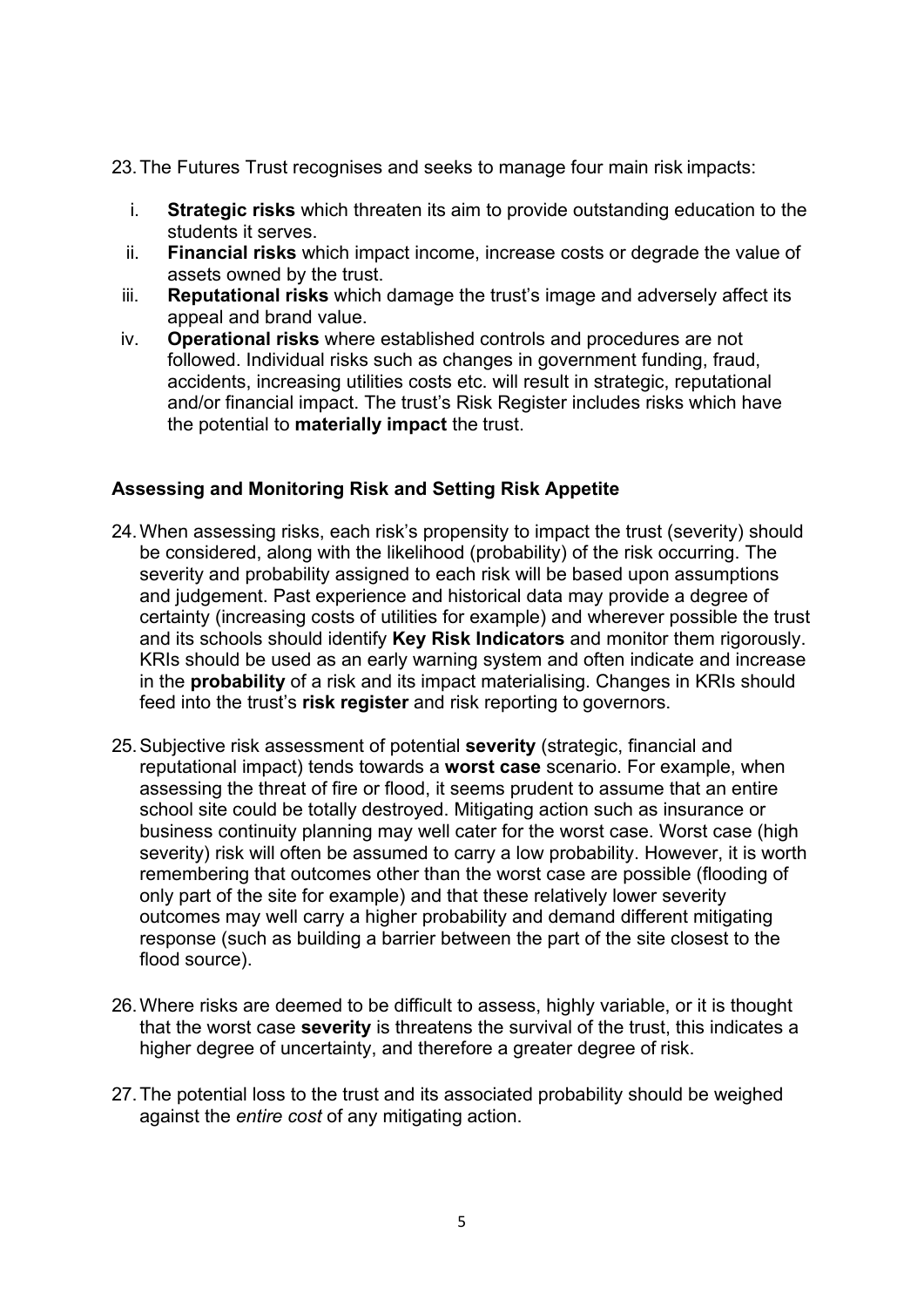28.By weighing up how much risk is or isn't acceptable, setting risk limits and directing mitigating actions, Trustees set the trust's **risk appetite**.

## **Risk Reporting and Communication**

- 29.The aim of reporting risk is to provide assurance to the Governors, Senior Management and Stakeholders that the trust is effectively managing its risks and has a robust system of internal controls.
- 30.Risks are monitored by senior leaders on the Trust's risk register and emerging risks which are a cause for concern are reported to the Finance, Resources, Audit and Risk Committee.
- 31.Any significant changes in risk impact or probability, or the occurrence of an event which raises the profile of a risk will be recorded on the risk register as it occurs. Any new or increased risks identified by senior leaders, Governors or raised by a member of staff will be evaluated and, if appropriate, recorded in the Risk Register.

## Critical Incidents To Be Escalated To Trustees

- 32.Escalation of 'critical incidents' will provide Trustees with sight of the major risks facing the trust and how these are being mitigated and managed by senior leaders. Critical incidents are key data points which can signal a need for further investigation or management action as a result of 'lessons learnt'. Critical incidents should be escalated to the first Board of Trustees following identification and are defined as follows:
	- Business Interruptions where public examinations / SATs testing is interrupted or where teaching and learning is interrupted for the majority of students for 3 hours or more
	- Incidents requiring Insurance Claims
	- Incidents which resulted in life threatening injury, loss of life or which could have endangered life
	- Incidents which are or are likely to attract negative media coverage (local and national press)
	- Incidents with a potential financial impact of £100K or more
	- Incidents which are likely to result in court action against the Trust or one of its staff.
	- Safeguarding incidents where school activity was outside nationally agreed practice or where school activity contributed in any way to the incident (e.g. by not following its own procedures).
	- Any incident which has the potential for any school to be forcibly investigated by a 3rd party.
	- Buildings Damage or Deterioration which impacts classroom / teaching space, or leads to significant health and safety concerns.
- 33.It is envisaged that these definitions should be revisited periodically to ensure that the balance of number and severity of incidents escalated to Trustees is appropriate.